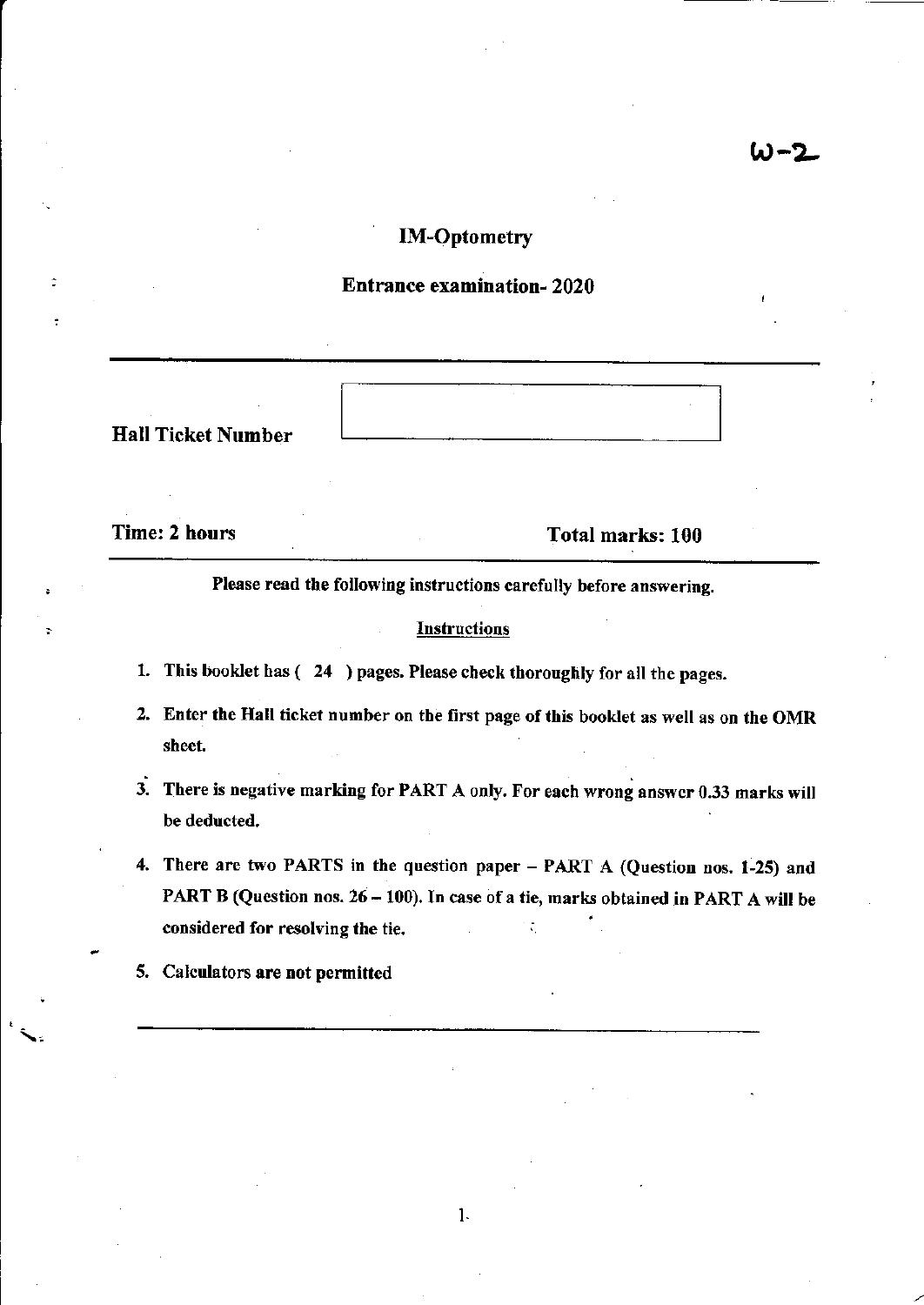## PART A

1. 25 randomly selected residents of a retirement village were asked " How many greatgrandchildren do you have?" The following dot plot was constructed from the data. How you would describe the data value of 9?



A. An outlier

B. An inlier

C. Standard

D. Normality

2. Find the mean, Median, Mode and range for the data set:

10, 12, 12, 15, 15, 17, 18, 18, 18, 19

| А<br>в<br>С | <b>MEAN</b><br>o<br>15.4<br>16.4 | MEDIAN<br>5<br>16<br>17 | MODE<br>9<br>18<br>18 | RANGE<br>10<br>9<br>18 |
|-------------|----------------------------------|-------------------------|-----------------------|------------------------|
|             |                                  |                         |                       |                        |
| D           | 10.6                             | 16                      | 18                    | Q                      |

- 3. State the number of terms in the expression:  $X^3 2X^2 + 5X 1/x 1$ 
	- $A.3$

 $B.4$ 

 $C.5$ 

 $D.1$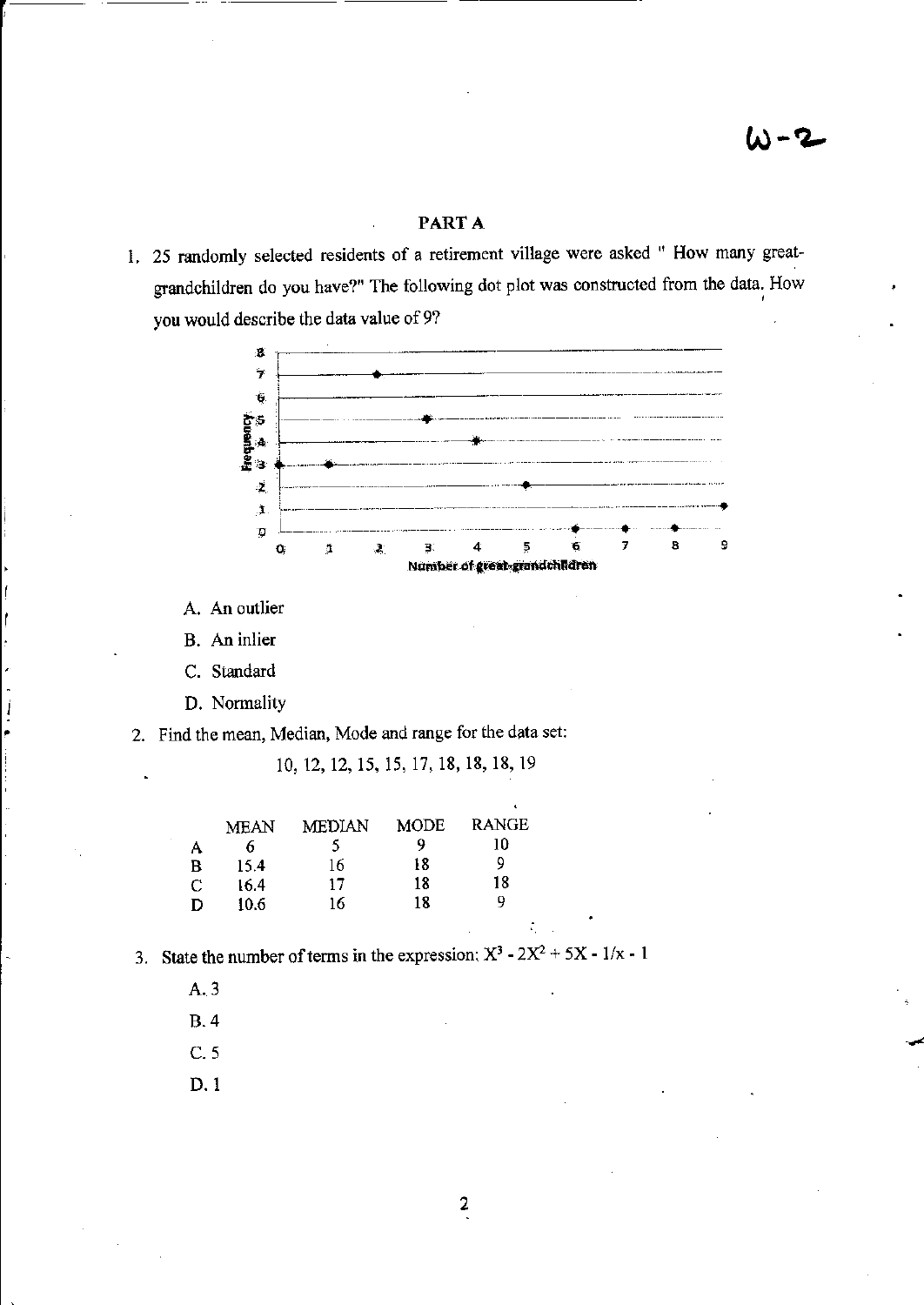4. What is the ratio of vowels to consonants in the English alphabet?

- A. 5:21
- B. 4:22

 $\overline{a}$ 

- $C. 6:20$
- D. 3:23

5. Which of the following radioisotope is used as anti-cancerous?

- A. Na-24
- **B.** Co-60
- C. U-235
- D. C-14
- 6. Bonds that are absent in silicone?
	- A. C-O-Si
	- B. Si-O-Si
	- C. O-Si-R
	- D. R-Si-R

7. Which of the following is used for metal cleaning and finishing?

- A. CHCl3
- $B. CH<sub>2</sub>Cl<sub>2</sub>$
- C. CCl<sub>4</sub>
- $D.$  CHI<sub>3</sub>

8. Which is more soluble among the following?

- A. CaO
- B. MgO
- C. BaO
- D. BeO

9. A very important component of ceramics, glass and cement is?

- A. Si
- B. Ge
- C. C
- D. Pb

 $\tilde{C}$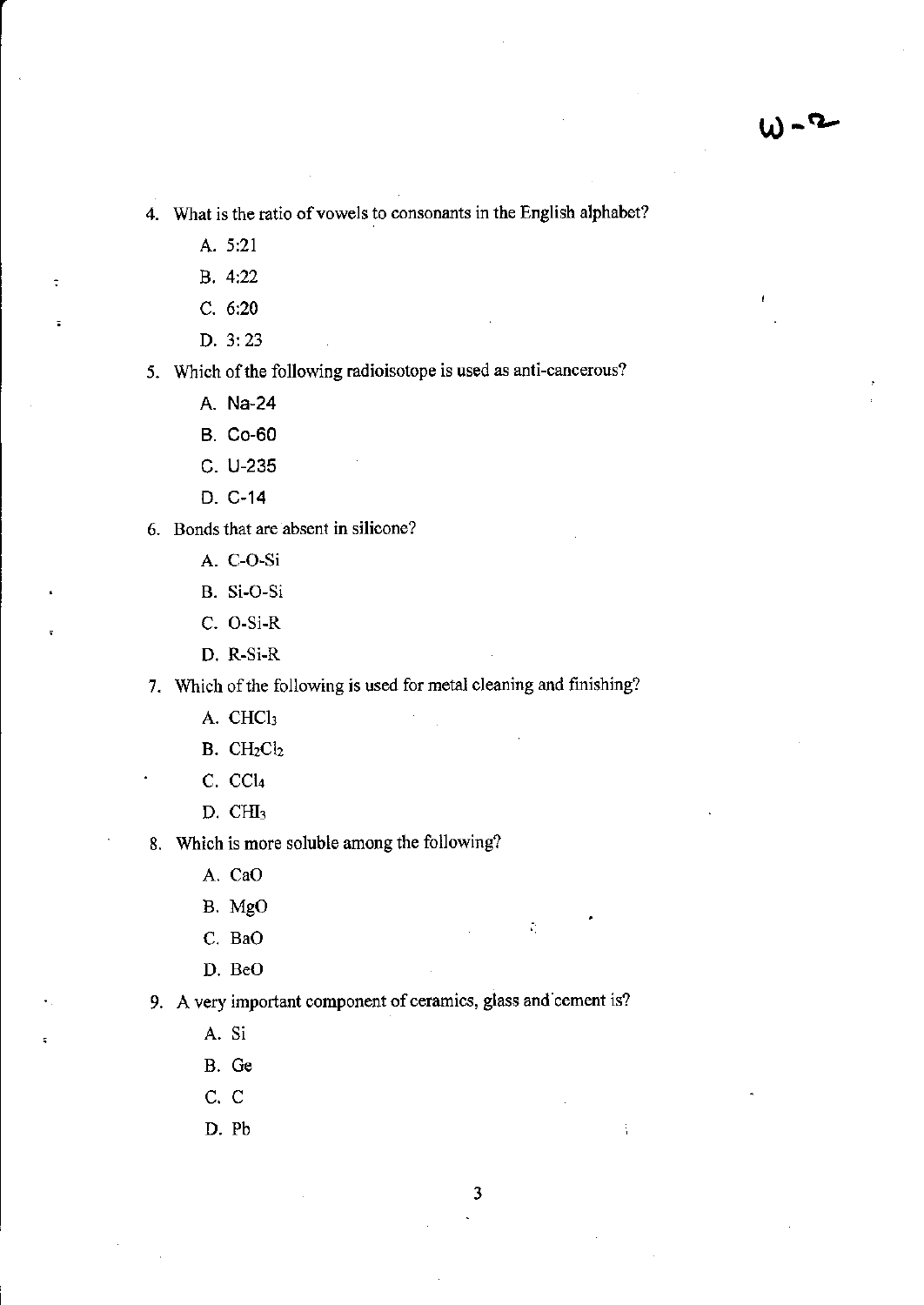- 10. The sequence of steps leading to urine fomation and excretion ftom the body is best described by the following statement:
	- A. Glomerular filtration, Tubular reabsorption, Tubular secretion, Collection in the urinary bladder
	- B. Glomerular filtration, Tubular secretion, Tubular reabsorption Collection in the urinary bladder
	- C. Glomerular filtration, Tubular absorption, Tubular secretion, Collection in the urinary bladder
	- D. Glomerular filtration, Tubular secretion, Tubular absorption Collection in the urinary bladder

11. Which of the following sequence of nucleotides is not a stop codon for RNA?

A. UAA

.

- B. UAG
- , C. UGA
- D. UGG

12. Hydrogenation of vegetable oils to convert them into a saturated fat utilises which of the following as a catalyst?

- . A. Organic compound
	- B. Phenolic compound
	- C. Inorganic ion
	- D. Gaseous mixture

13. A Pulmonologist is a doctor that specialises in treating?

- A. Disorders of the Liver  $\ddot{\phantom{a}}$
- B. Disorders of the Kidneys
- C. Disorders of the Lung
- D. Disorders of the Skin
- 14. An auto-immune disorder that leads to the destruction of the pancreatic cells leads to:
	- A. Increased blood sugar
	- B. Decreased blood sugar
	- C. Increased blood sodium
	- D. Decreased blood sodium

4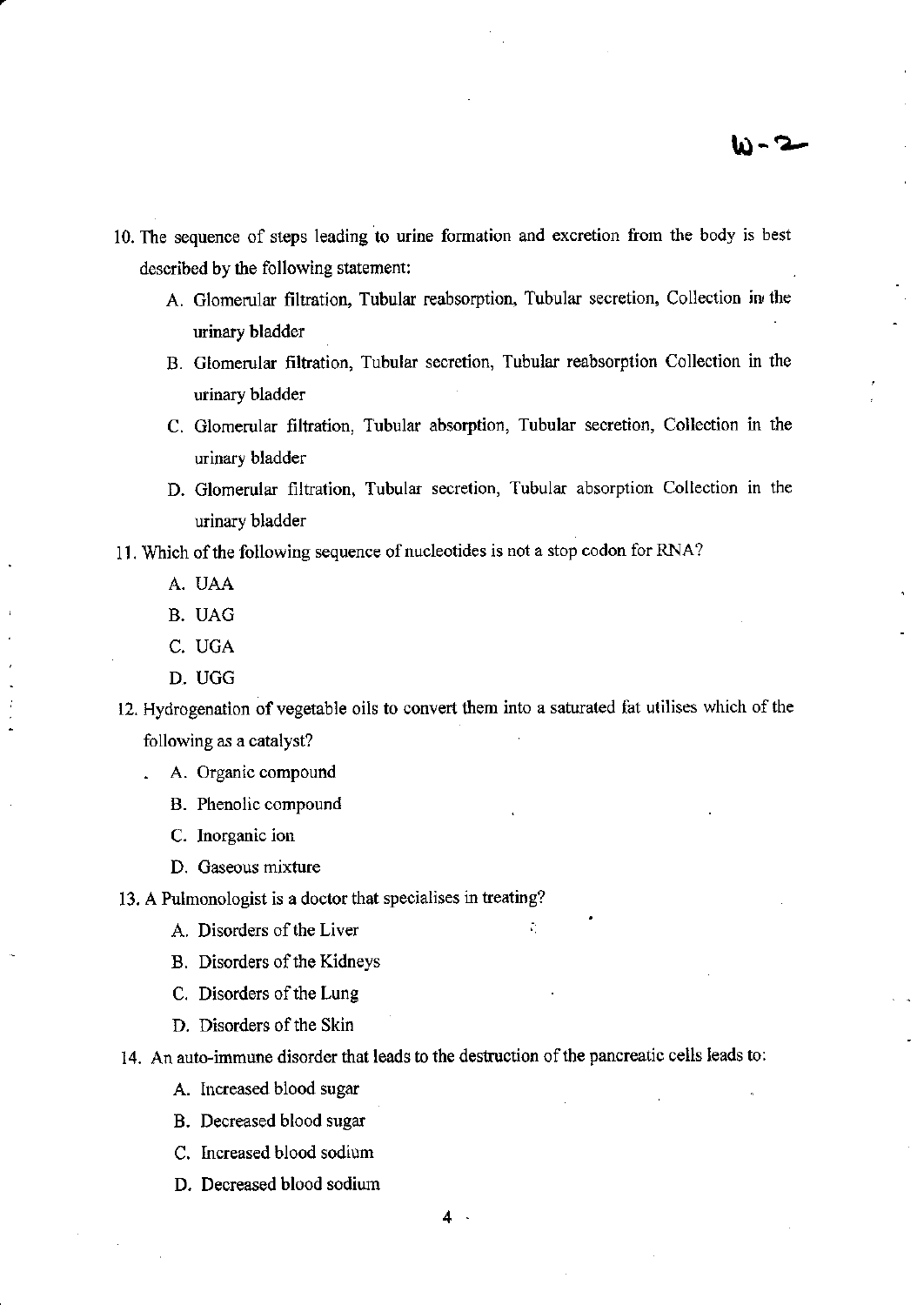- 15. At a depth of 600meter in an ocean, what is absolute pressure ? The density of ocean water is  $1.03x10^3$  Kg/m<sup>3</sup> and g= 10 m/s, Pa =  $1.0x10^5$  Pa.
	- A.  $1.03x10^3$  Kg/m<sup>3</sup>
	- $B = 1.03x10^5$  Kg/m<sup>3</sup>
	- c.  $61.01x10^3$  Kg/m<sup>3</sup>
	- D.  $61.01x10^5$  Kg/m<sup>3</sup>
- 16. The density of the atmosphere at sea level is  $1.29 \text{kg/m}^3$  and  $g=9.8 \text{ m/s}^2$ . Assume that both do not change with altitude, how high the atmosphere extends?
	- A. 0.0798 m
	- B. 0.798 m
	- C. 7.98 m
	- D. 79.8 m
- 17. What is that temperature at which the Fahrenheit reading is double that of the Celsius reading.
	- A. 160 "c
	- B. 150 °C
	- C.  $64^{\circ}$ C
	- D. 50 "C

' 18. Value of Cp for mono atomic gas is 5/2 R, What is the value ofCv.

- A. 1/2 R
- B. 3/2 R
- c. 5/2 R
- D.R

÷.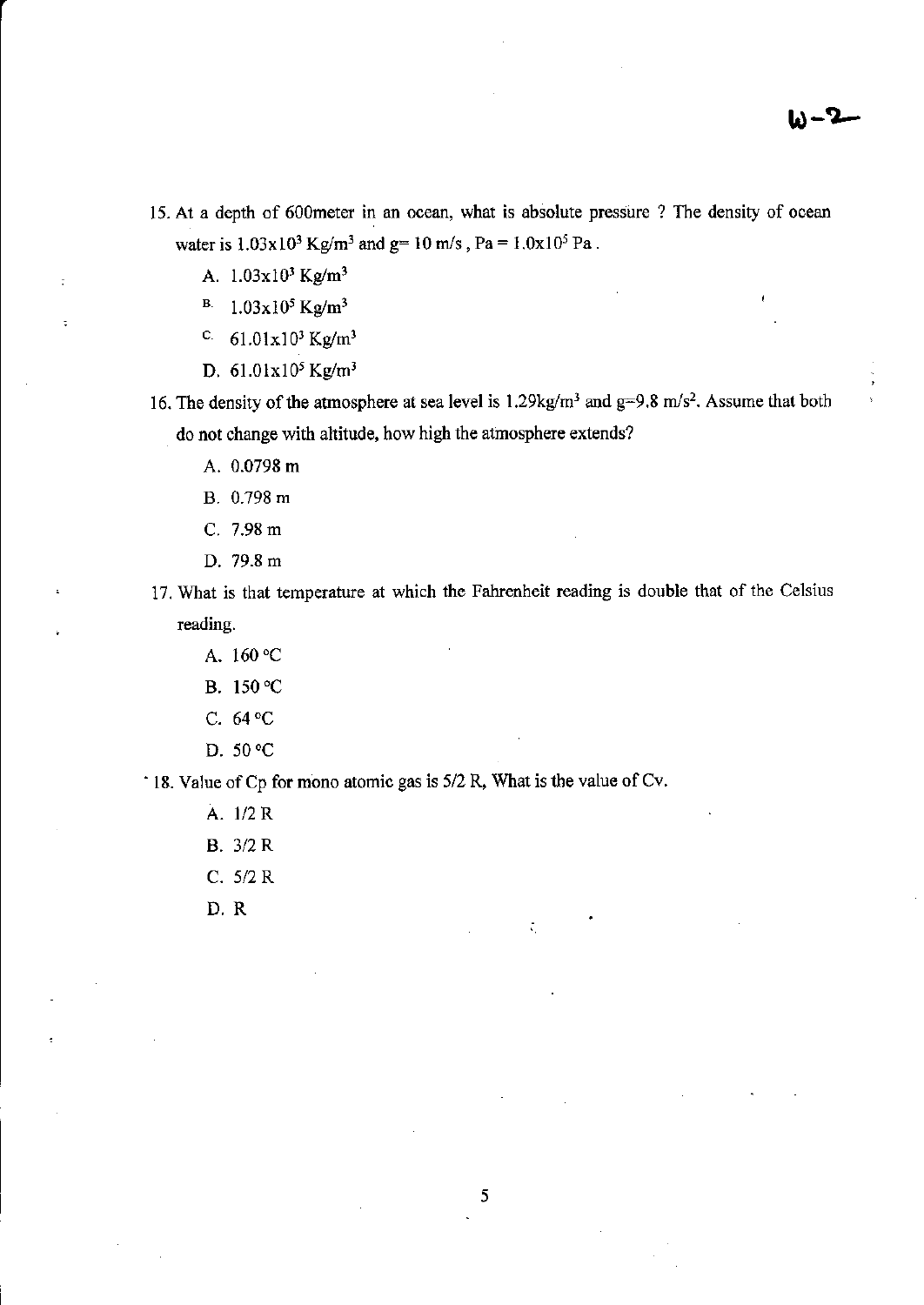19. Find the temperature of junction shown in below figure for three metallic rods identical in dimensions. Consider that there is no heat lost due to radiation.



- A. 30.66 °C
- **B.** 50 °C
- C.  $60 °C$
- D. 150 °C

20. Find the temp. of junction shown in below figure for three rods, identical in dimensions.



- A. 80 °C
- **B.** 90 °C
- C.  $160^{\circ}C$
- D. 180 °C

21. A tuning fork produces 3 beats/sec. when sounded together with a fork of frequency 360 Hz Å frequency of the first fork is ?

- A. 357 Hz
- B. 357.5 Hz

6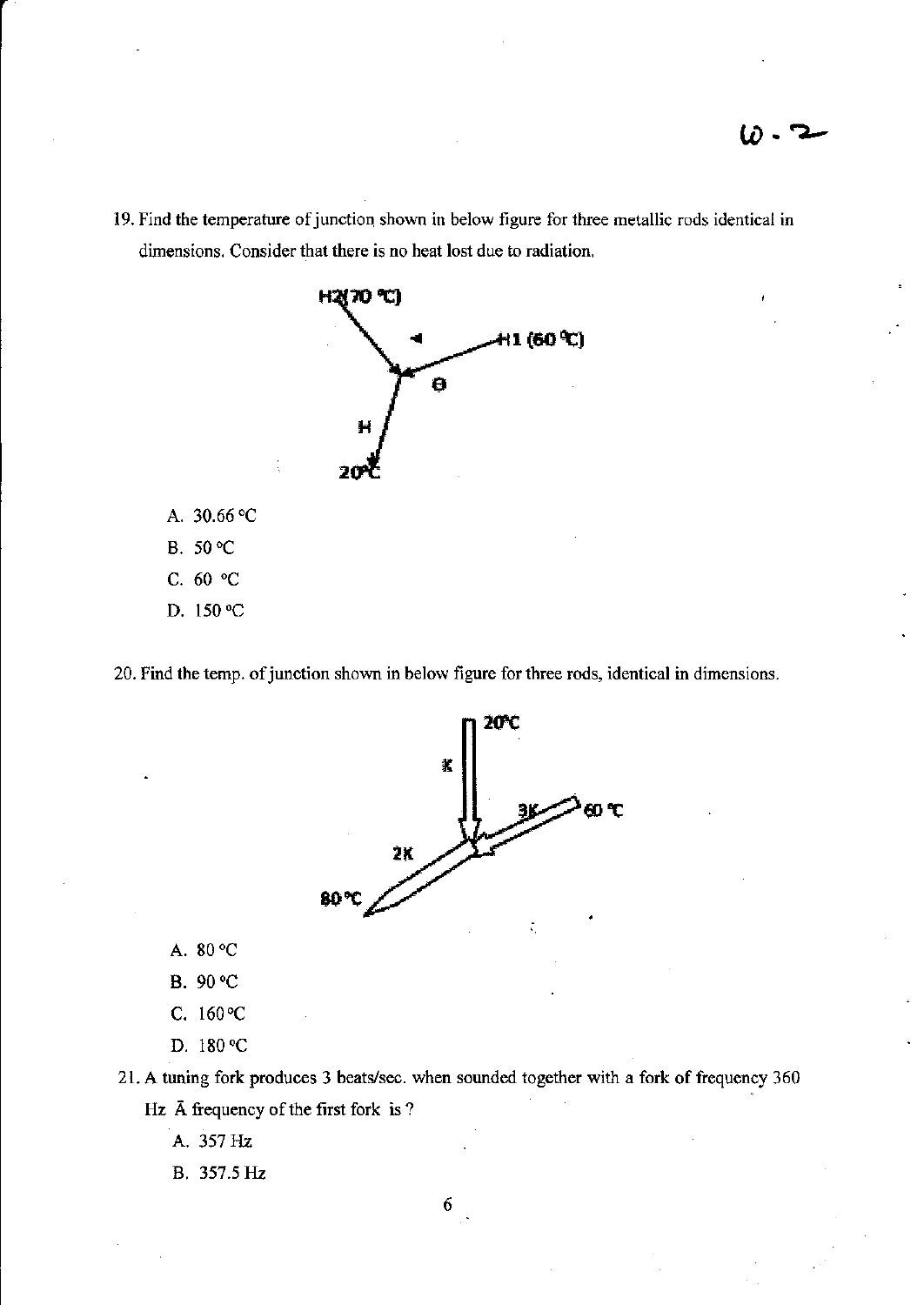Y)-v

c. 361Hz

D, 363 Hz

For question 22 to 25 please read the paragraph and choose the best answer to each question. Answer all questions following the paragraph on the basis of what is stated or implied in that passage.

Warm-blooded animals have elaborated physiological controls to maintain constant body temperature (in humans, 37' C). Why then during sickness should temperature rise, apparently increasing stress on the infeoted organism? lt has long been known that the level of serum iron in animals falls during infection. Garibaldi first suggested a relationship between fever and iron. He found that microbial synthesis of siderophorts substances that bind iron in bacteria of the genus Salmonella declined at environmental temperatures above  $37^0$  C and stopped at 40.3<sup>0</sup> C. Thus, fever would make it more difficult for an infecting bacterium to acquire iron and thus to multiply. Cold-blooded animals were used to test this hypothesis because their body temperature can be controlled in the laboratory. Kluger reported that of iguanas infected with the potentially lethal bacterium  $A$ , *hydrophilia*, more survived at temperatures of 420 C than at 370 C, even though healthy animals prefer the lower temperatue. When anirnals at 420 C were injected with an iron solution, however, mortality rates increased significantly. Research to determine whether similar phenomena occur in warm-blooded animals is sorely needed.

22. The passage is primarily concerned with attempts to determine

- A. The role of siderophores in the synthesis of serum iron
- B. New treatments for infections that are caused by A. hydrophilia
- C. The function of fever in warm-blooded animals
- D. Iron utilization in cold-blooded animals

23. According to the passage, Garibaldi determined which of the following?

- A, That serum iron is produced through microbial synthesis
- B. That microbial synthesis of siderophores in warm-blooded animals is more efficient at higher temperatures

 $\sqrt{7}$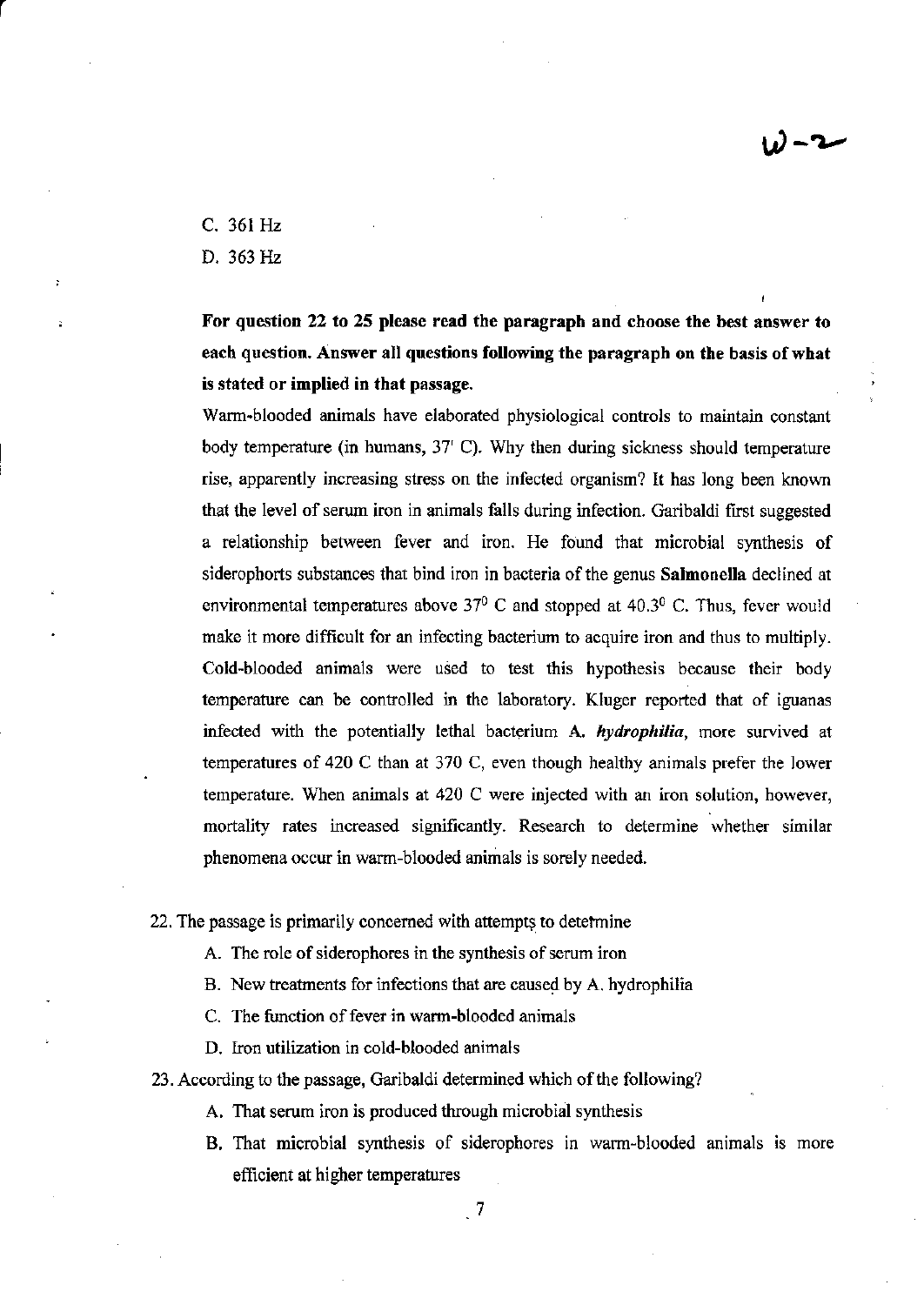- C. That bacteria of the genus Salmonella require iron as a nutrient
- D. That there is a relationship between the synthesis of siderophores in bacteria of the genus Salmonella and environmental temperature
- 24. Which of the following can be inferred about warm blooded animals solely on the basid of infomation in the passage?
	- A. The body temperatues of wam-blooded animals cannot be easily controlled in the laboratory
	- B. Warm-blooded animals require more iron in periods of stress than they do at other times.
	- C. In warm-blooded animals, bacteria are responsible for the production of siderophores, which, in turn, make iron available to the animal.
	- D. In warm-blooded animals, infections that lead to fever are usually traceable to bacteria.
- 25.If it were to be determined that "similar phenomena occur in warm-blooded animals"' which of the following, assuming each is possible, is likely to be the most effective treatment for warm-blooded animals with bacterial infections?
	- A. Administering a medication that lowers the animals' body temperature
	- B. Administering a medication that makes serum iron unavailable to bacteria
	- C. Providing the animals with reduced-iron diets
		- D. Keeping the animals in an environment with temperatures higher than  $37^{\circ}$ C

#### PART B

26.  $4Y^2$  -  $6X + 2XY - 5 + X^2$ . What is the coefficient of X?

- A. -5
- B. -6
- $C. +2$
- D. 12

27. Neeraj decided to go jogging each morning. As a result, he lost 6 kg. If he initially weighed w kg, how much does he weigh now?

A. 6 kg.

B.8kg.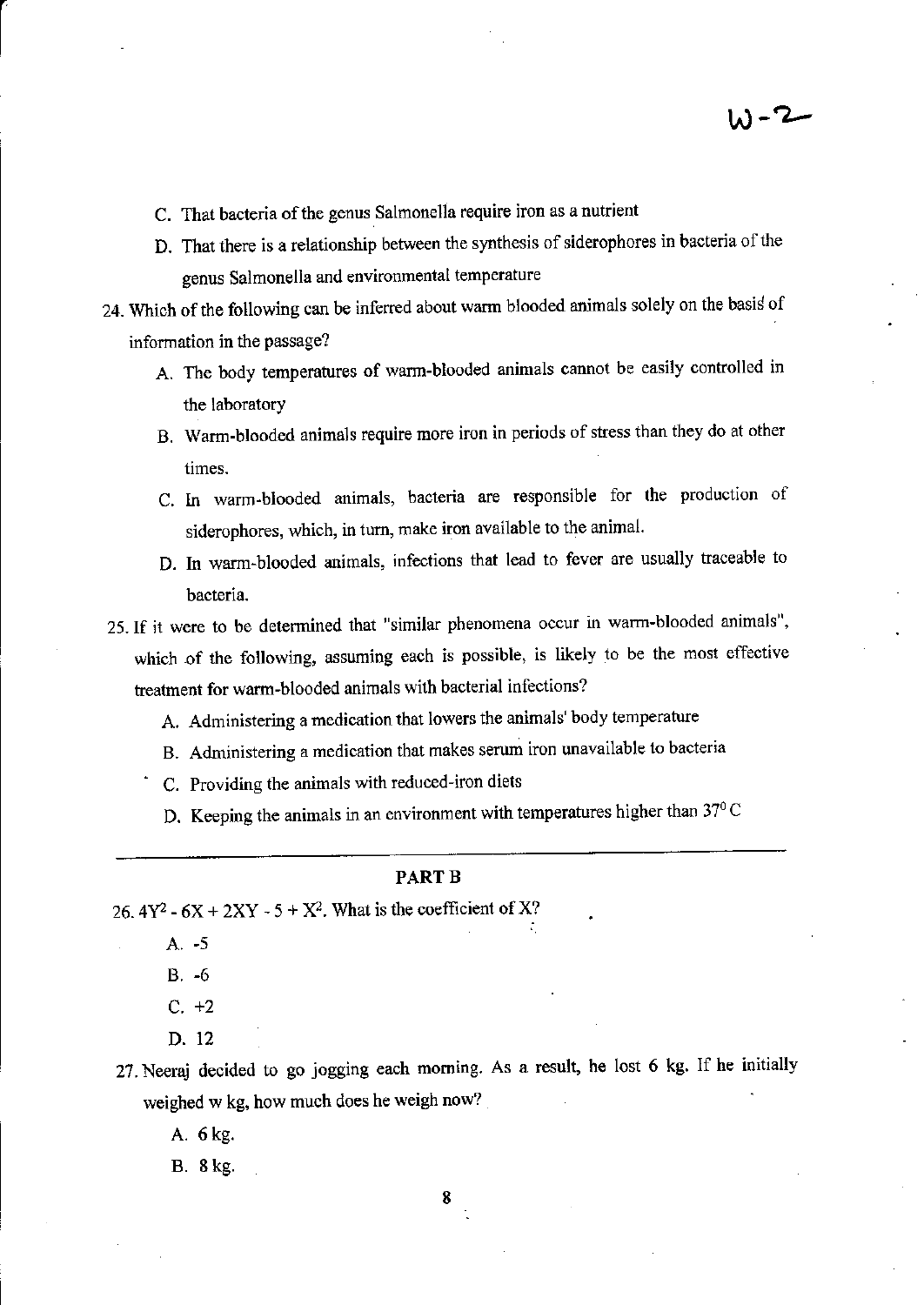2 - ا

- C.  $(w 6)$  kg
- D.  $(w 8)$  kg

28. If  $f = 2$ ,  $g = 4$  and  $h = 1$ , evaluate  $2g^2$ :

- A. <sup>32</sup>
- B. 16
- c.8
- D.4

29. The area of a triangle with base length b cm and height h cm, is given the expression 1/2bh cm2. Find the area of triangle with base 6 cm and height 9 cm.

- A.  $27 \text{ cm}^2$
- B.54cm2
- C. 6 cm2
- D. 9 cm2

30. A mixture of water and lime cordial concentrate contains 12% cordial concentrate. How much water is required to make 6 liters this lime cordial mixture?

- 4.5.28L
- B. 7.20L
- c. 6.28L
- D.7.72

31.50 students were asked their favourite way of spending time with their friends. The responses are given below, where B=Going to the beach,  $M =$  Going to movies, P = Going to park,  $S =$  going to shopping, and  $V =$  Playing video games.

|  | VVSBP MSBVS MMMBS MSMBB VPVSM |  |
|--|-------------------------------|--|
|  | PSSMM VSVMS BBSVM BSMPP MVSMP |  |

How many students chose shopping and find the mode of the data?

A. 13 & Movies

- B. 14 & Shopping
- C. 13 & Shopping
- D. l4 & movies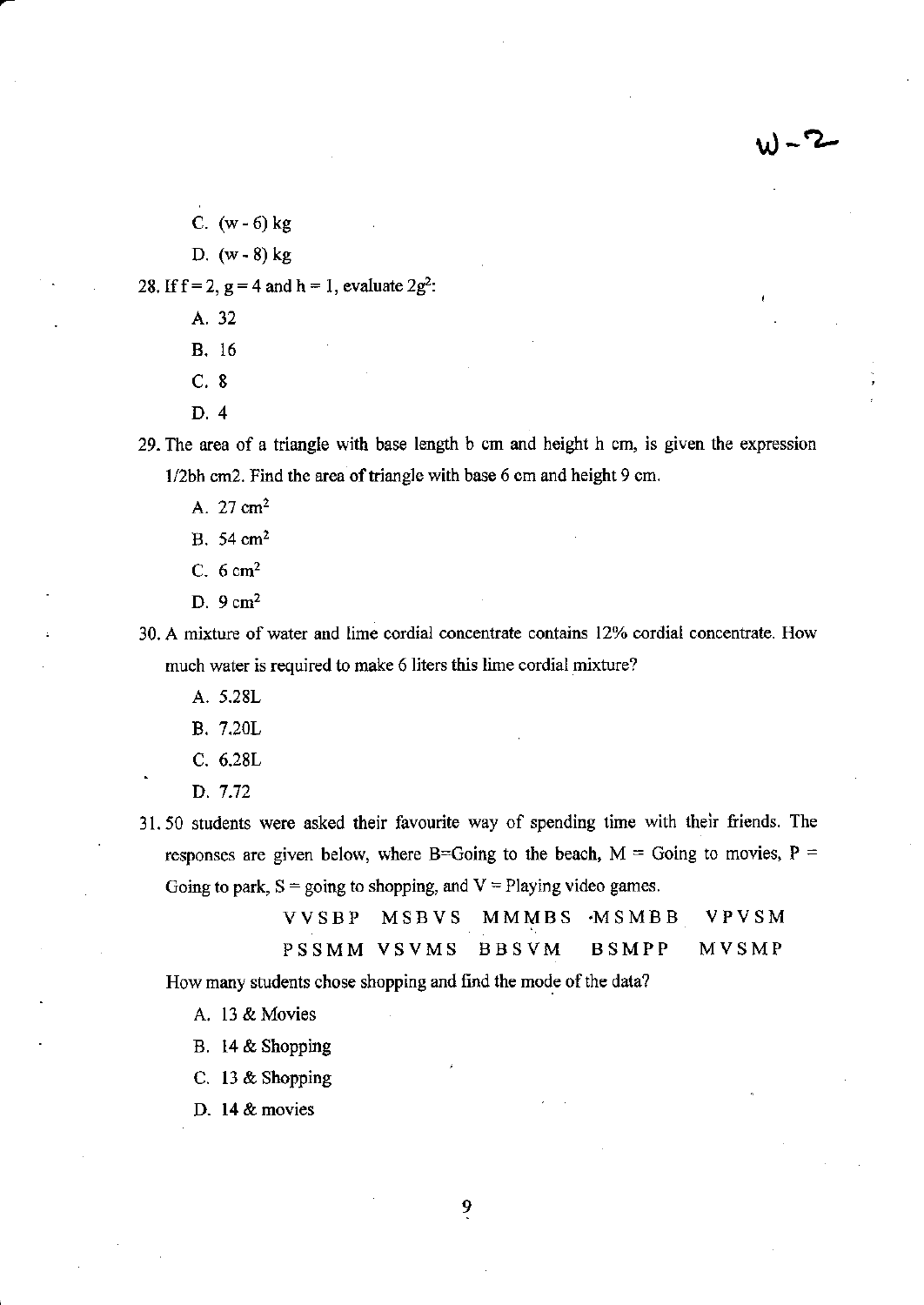32. Guests of a hotel in Delhi were asked which country they lived in. The results are shown in the bar graph. How many guests were surveyed  $\&$  what percentage of guests were from Spain.



- A. 35.0 & 10.1%
- B. 36.0 & 11.1%
- C. 37.0 & 12.1%
- D. 38.0 & 13.1%
- 33. A member of each household in one street was asked which brand of washing machine they owned. The data collected is summarised alongside. What percentage of households own a brand E washing machine?

| Brand | <b>Frequency</b> |
|-------|------------------|
| А     |                  |
| В     | 5                |
| ¢     | ĹЗ               |
| D     | 8                |
| E     |                  |
|       | 6                |

- A. 12
- **B.** 13
- $C.14$
- D. 15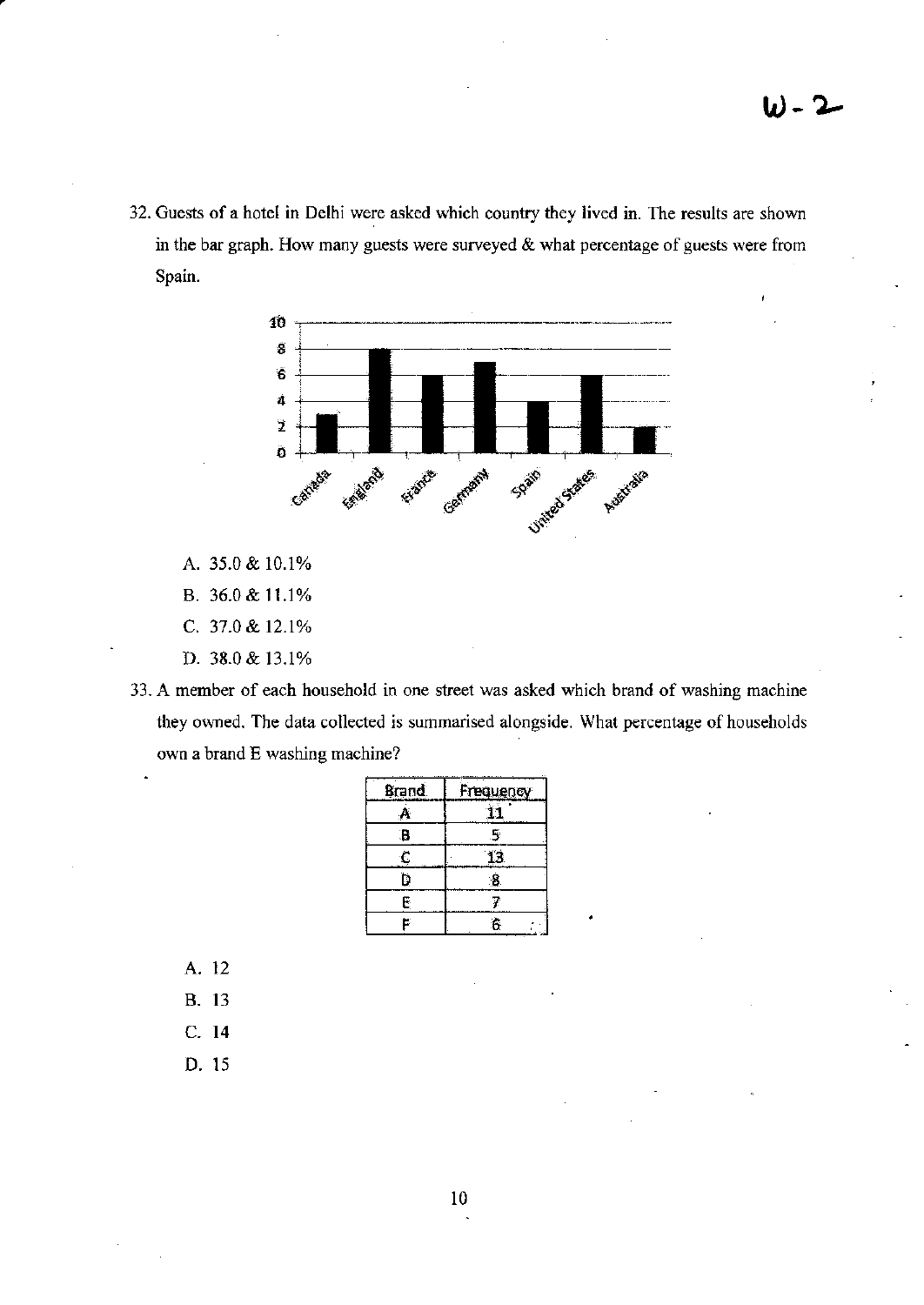34. Match the following variables.

| A The number of text messages you send in a day | Numerical       |
|-------------------------------------------------|-----------------|
| B The places where you access the internet      | Categorical     |
| C The brands of breakfast cereal                | ill Categorical |
| D The heights of students in your class         | IV Numerical    |

Which of the following pairs given above are correctly matched.

|      | $\bf{I}$ | П              | Ш              | IV         |
|------|----------|----------------|----------------|------------|
| A. 1 |          | $\overline{2}$ | $\overline{3}$ | 4          |
| B. 2 |          | 4              | 1              | $\ddot{3}$ |
| C. 4 |          | 3              | 2              | -1         |
| D. 3 |          | 2              | 1              | 4          |

35. For the data in this stem-and-leaf plot, find the maximum value & the number values greater than 50.



- A. 56 & 3 values
- B.  $56 & 4$  values
- C. 77 & 4 values
- D. 77 & 3 values

36. Find the value of X for a given polygon:



- A. 95°
- B. 85°
- C.  $75^{\circ}$
- D. 65°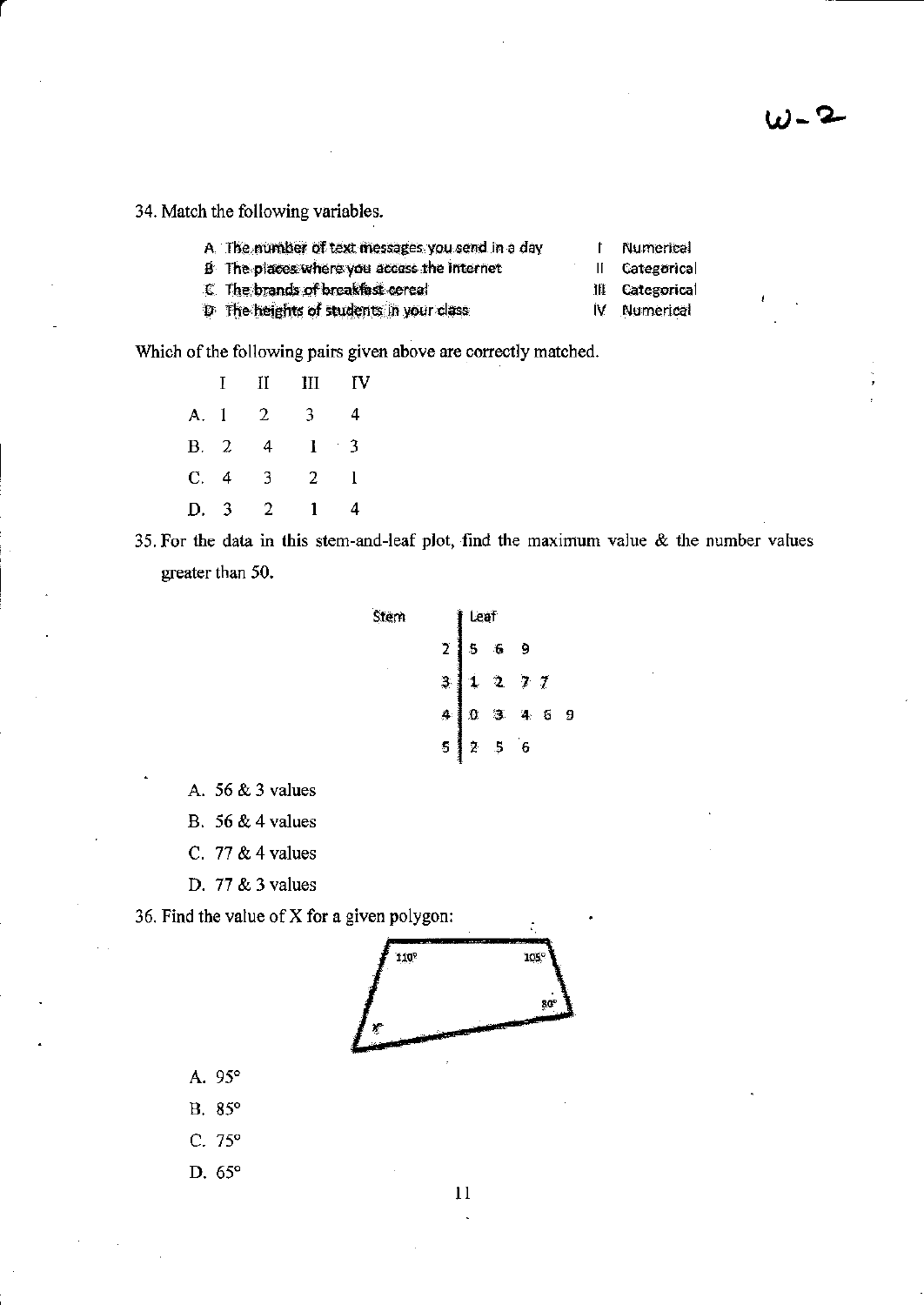37. Find the length of the hypotenuse in the given right angled triangle:



- A. 11 cm
- **B.** 12 cm
- C. 13 cm
- D. 14 cm

38. A postage stamp is most likely to have an area of:

- A. 10 mm<sup>2</sup>
- $B. 10 cm<sup>2</sup>$
- C.  $10 \text{ m}^2$
- D. 10 ha

39. Consider the formula  $P = 2t + 7$ . Find the value of P when  $t = 6$ .

- A. 15
- **B.** 19
- $C. 21$
- D. 23

40. As per the given number sequence, state the next 3 numbers: 13, 22, 31, 40 ...

 $\mathcal{L}^{\alpha}_{\alpha}$ 

A. 59, 68, 77

- B. 49, 57, 68
- C. 48, 57, 66
- D. 49, 58, 67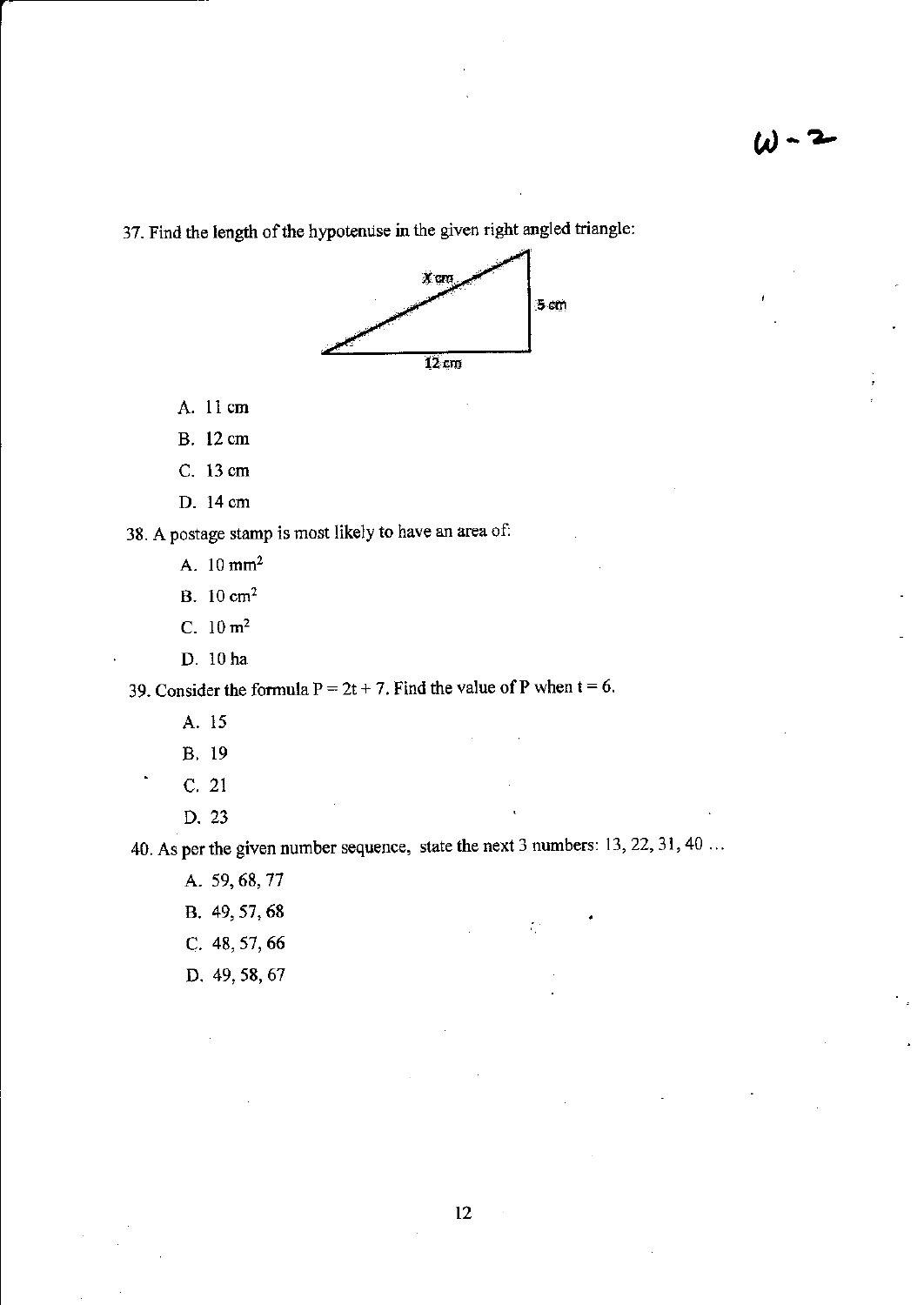41. Find the equation of the straight line passing through the following points. What is the value of y for it corresponding x-value?

| 15.2 | <br>-en | - 55 |    | c<br>Z.   |
|------|---------|------|----|-----------|
| м.   | -8      | -3   | 16 | żO.<br>51 |

A.  $X=2$ 

B. -2X

- C. 4x
- D. 2X
- 42. A ticket is randomly selected ftom a box containing 3 yellow, 4 green, and 8 blue tickets. What is the probability that the yellow ticket is:
	- A. 1/5
	- B. 1/4
	- $C. 1/3$
	- D.%

43. Ajay is practicing hitting cricket ball in nets. Out of 52 attempts, he hits the ball 38 times. Estimate the probability that Ajay will hit the next ball pitched at him.

$$
A. \approx 0.931
$$
  
B. \approx 0.731

- C.  $\approx 0.631$
- D.  $\approx 0.831$

44. A set of cricket wickets consists of 3 stumps and 2 bails. Each bail weighs 100 g, and the total weight of wickets is 1.7 kg. What is the weight of each stump?

- A. 200 g.
- B. 300 g.
- C. 400 g.
- D. 500 g.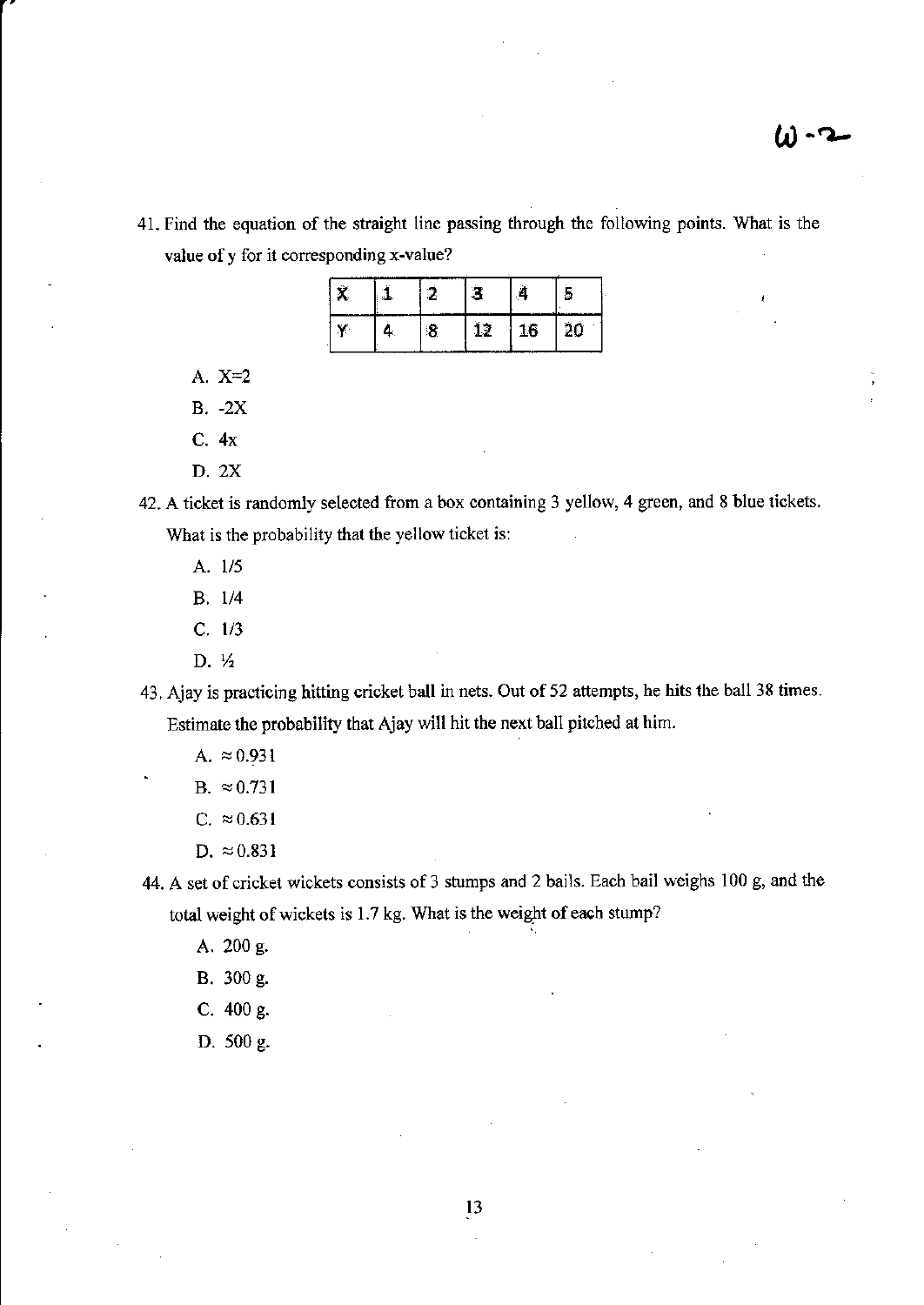$\mathbb{R}$ 

45. A set of 7 data values has a mean of 9. What is the sum of the data values?

- A. 63
- **B.** 53
- C. 43
- D. 73

46. Which of the following ions, has polarizing power close to that of Mg+

A. Rb+

- $B. Li<sup>+</sup>$
- C. Na<sup>+</sup>
- D.  $K^+$

47. The lightest metal among the following is

- A. Be
- **B.** H
- C. Mg
- $D. Li<sup>+</sup>$

48. Which of the following has highest conductivity in aqueous solution?

- A. Li<sup>+</sup> ion
- B. Na<sup>+</sup> ion
- C. Cs<sup>+</sup> ion
- $D. K<sup>+</sup>$  ion

49. From Be to Ba electropositive or metallic character

A. Remains Same

**B.** Decreases

C. Increases

D. Cannot be predicted

50. Which of the following salts does not impart a colour to the flame?

A. LiCl

- B. KCl
- $C.$   $CaCl<sub>2</sub>$

 $D. MgCl<sub>2</sub>$ 

 $14$ 

÷.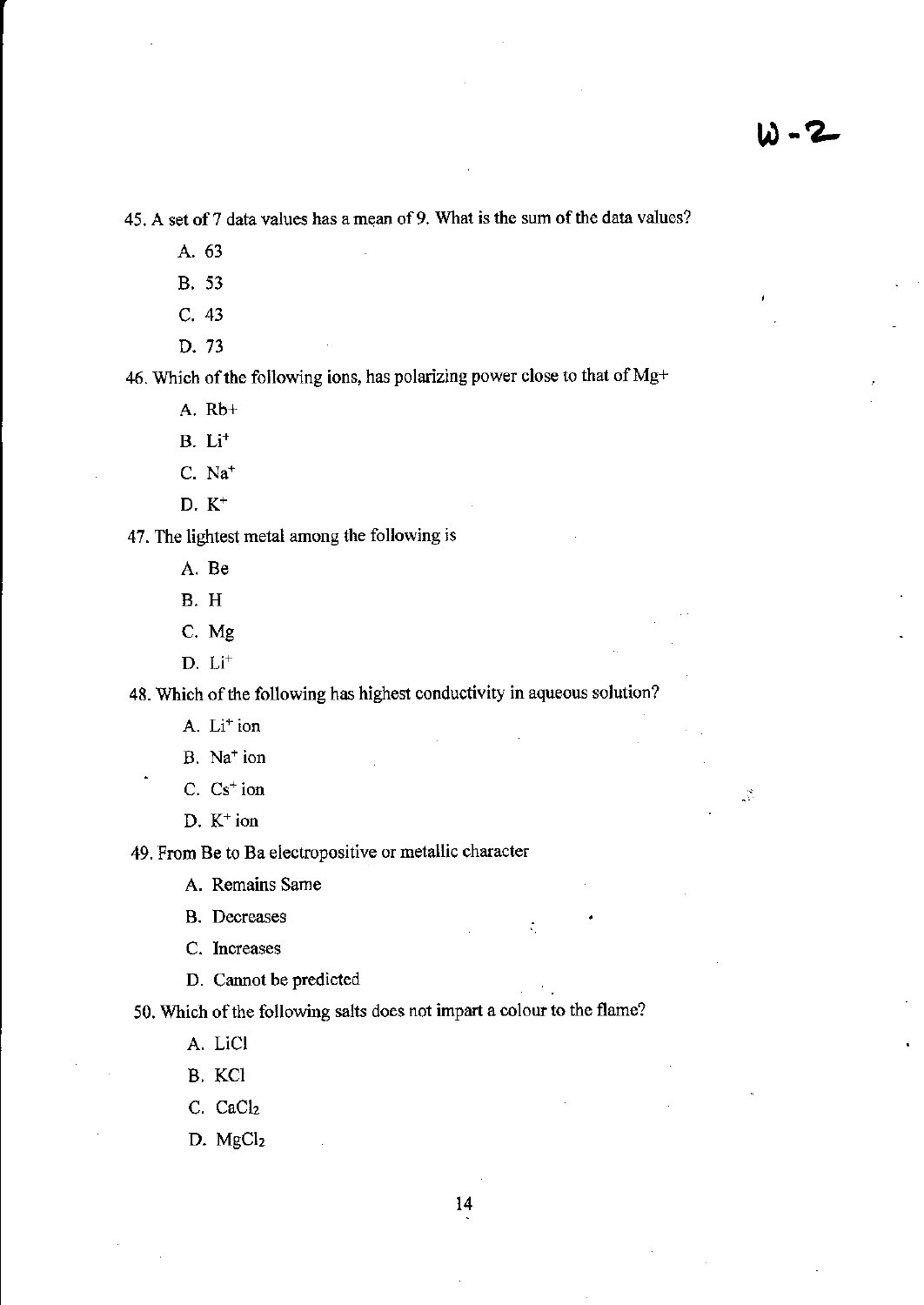51. The pair of ions which give the same flame colour in flame test are

A.  $Li<sup>+</sup>$  and  $Sr<sup>2+</sup>$ 

B.  $Ca^{2+}$  and  $Ba^{2+}$ 

C.  $Ca^{2+}$  and Mg<sup>2+</sup>

D.  $Li^+$  and  $Ca^{2+}$ 

52. Boric acid is a polymer due to

A. Acidic nature

B. Basic nature

C. Hydrogen bonds

D. Its geometry

53. Alum is not used

A. as a mordant in dyeing

B. in tanning of leather

C. in the purification of water

D. as an insecticide

54. Man dies in an atmosphere of carbon monoxide, because it

A. Combine with the O2 present in the body to form CO2

B. Reduces of the organic matter of tissues

C. Dries up the blood

D. Combines with heamoglobin of blood, making it incapable of binding O2

55. Reason for highest catenation of carbon

A. C is more electronegative

B. C-C bond is strong

C. C has only one stable isotope

D. C has higher ionization potential value

56. Sodium ion is isoelectronic with

A. Mg2+

 $B. Al^{3+}$ 

 $C. N3+$ 

D. Ne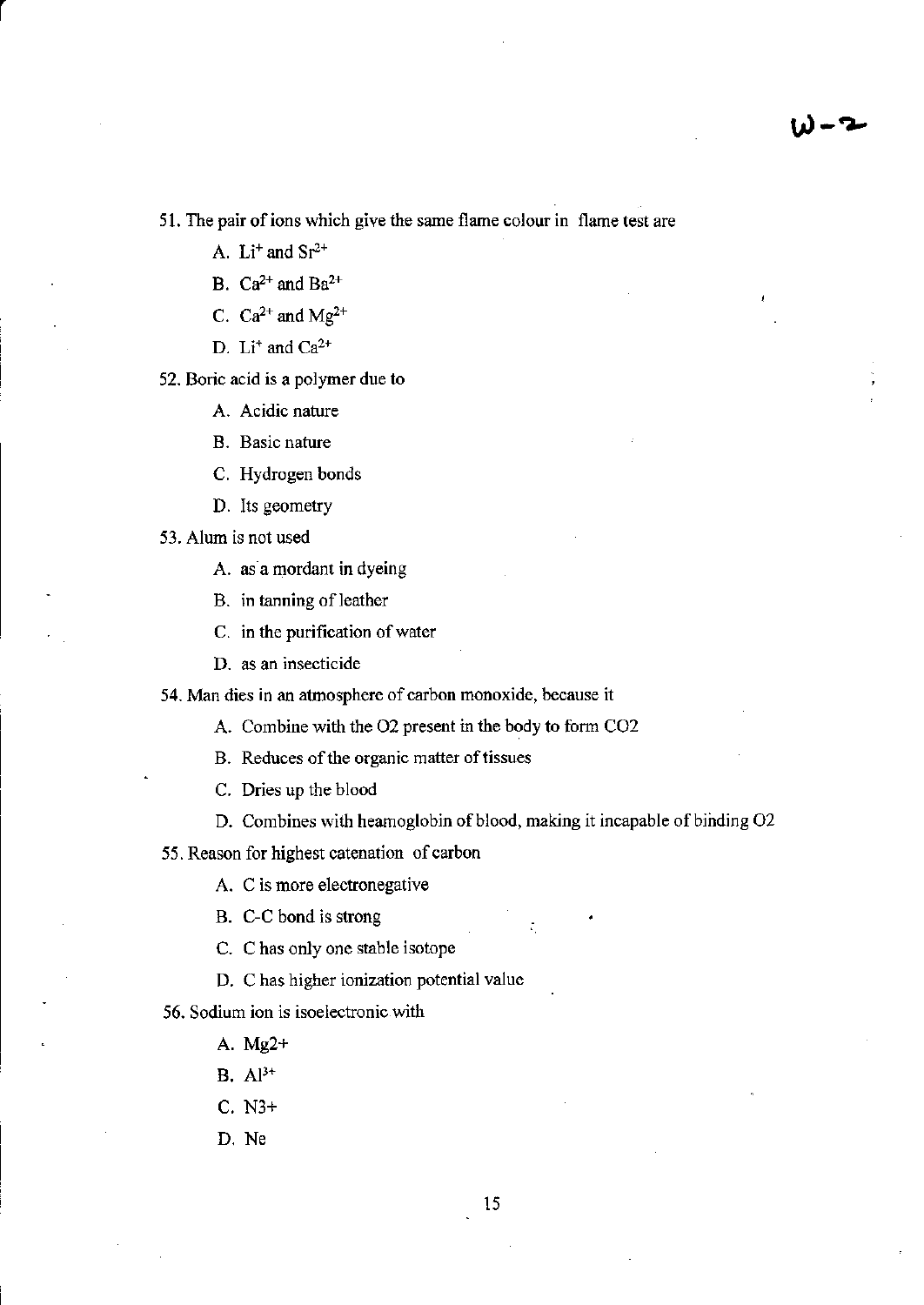57. Rutherford's alpha ray scattering experiment showed for the first time that the atom has

- A. Neutron
- B. Proton
- C. Electron
- D. Nucleus

58. Elements of a vertical group have

- A. Same number of valency electrons
- B. Same electonic configuration
- C. Same atomic number
- D. Same number of core elements

59. Ethyl chloride is not used in

- A. General anaesthesia
- B. Local anaesthesia
- C. Preparation of T.E.L.
- D. Ethylating agent
- 60. Entropy of a system depends upon
	- A. Volume onlY
	- B. Temperature only
	- C. Pressure, volume and temperature
	- D. Pressure onlY
- 61. Hess's law is based on
	- A. Law of conservation of mass
	- B. First law of thermodynamics
	- C. Gibb's equation
	- D. Kirchoff's equation
- 62, Entropy is maximum for 10 grams of
	- A. Phosphorus
	- B. Water
	- C. Carbon
	- D. Methane

÷.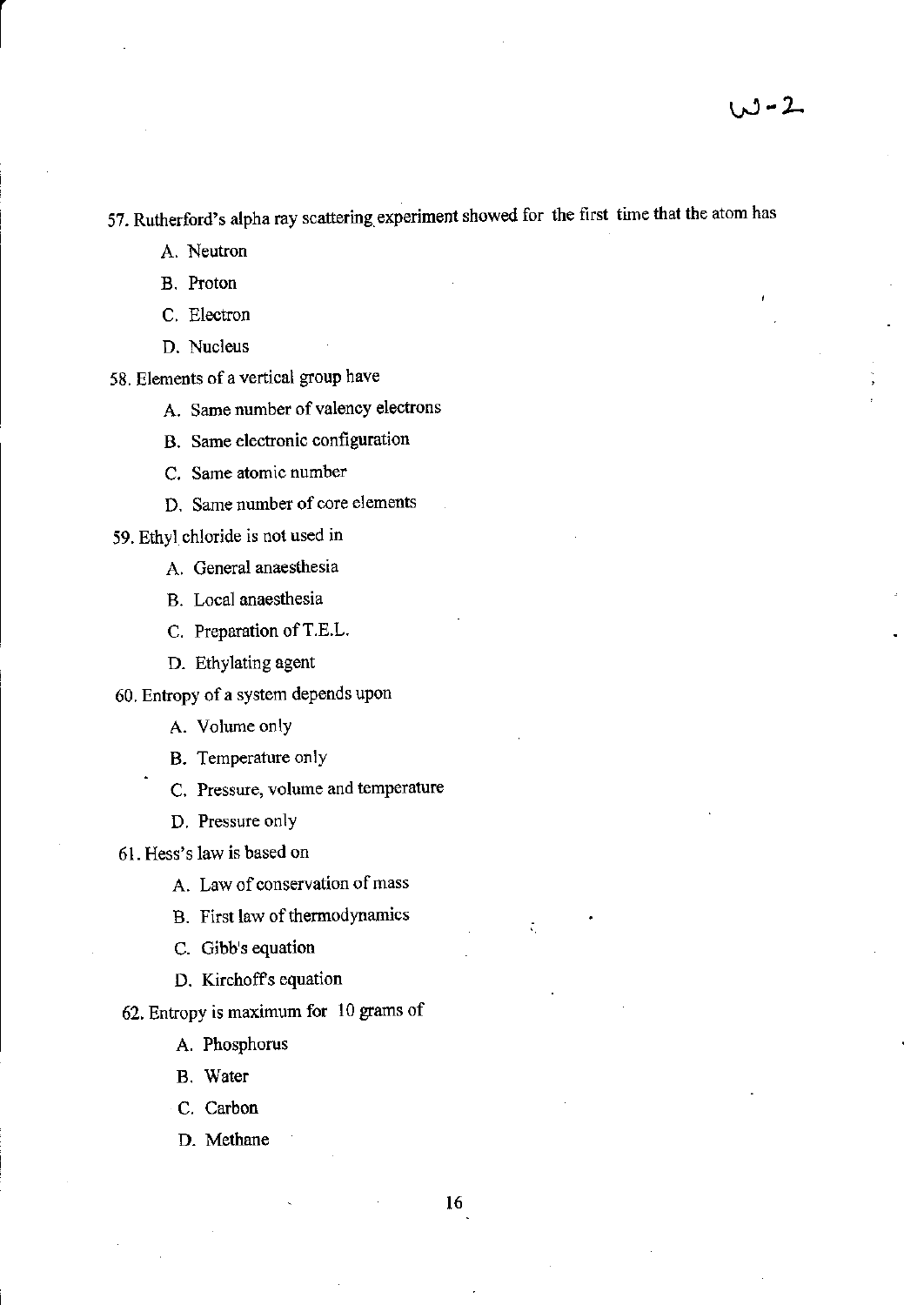63. Which of the following participate in aldol condensation

A. Formaldehyde

B. Acetaldehyde

C. Methanol

D. Benzaldehyde

64. Among the following least boiling point is for

A. Methoxyethane

B. Propanone

C. Propanal

D. 1-propanol

65. Which of the following is not a fatty acid?

A. Propionic acid

B. Stearic acid

C. Valeric acid

D. Oxalic acid

66. According to the World Health Organization (WHO), which of the neighboring country of India is free of malaria:

A. Sri Lanka

. B. Nepal

C. Bhutan

D. Bangladesh

67. Which of the organ listed below is not involved in the removal of metabolic end products:

A. Kidneys

B. Lungs : and the set of the set of the set of the set of the set of the set of the set of the set of the set of the set of the set of the set of the set of the set of the set of the set of the set of the set of the set o

C. Liver

D. Pancreas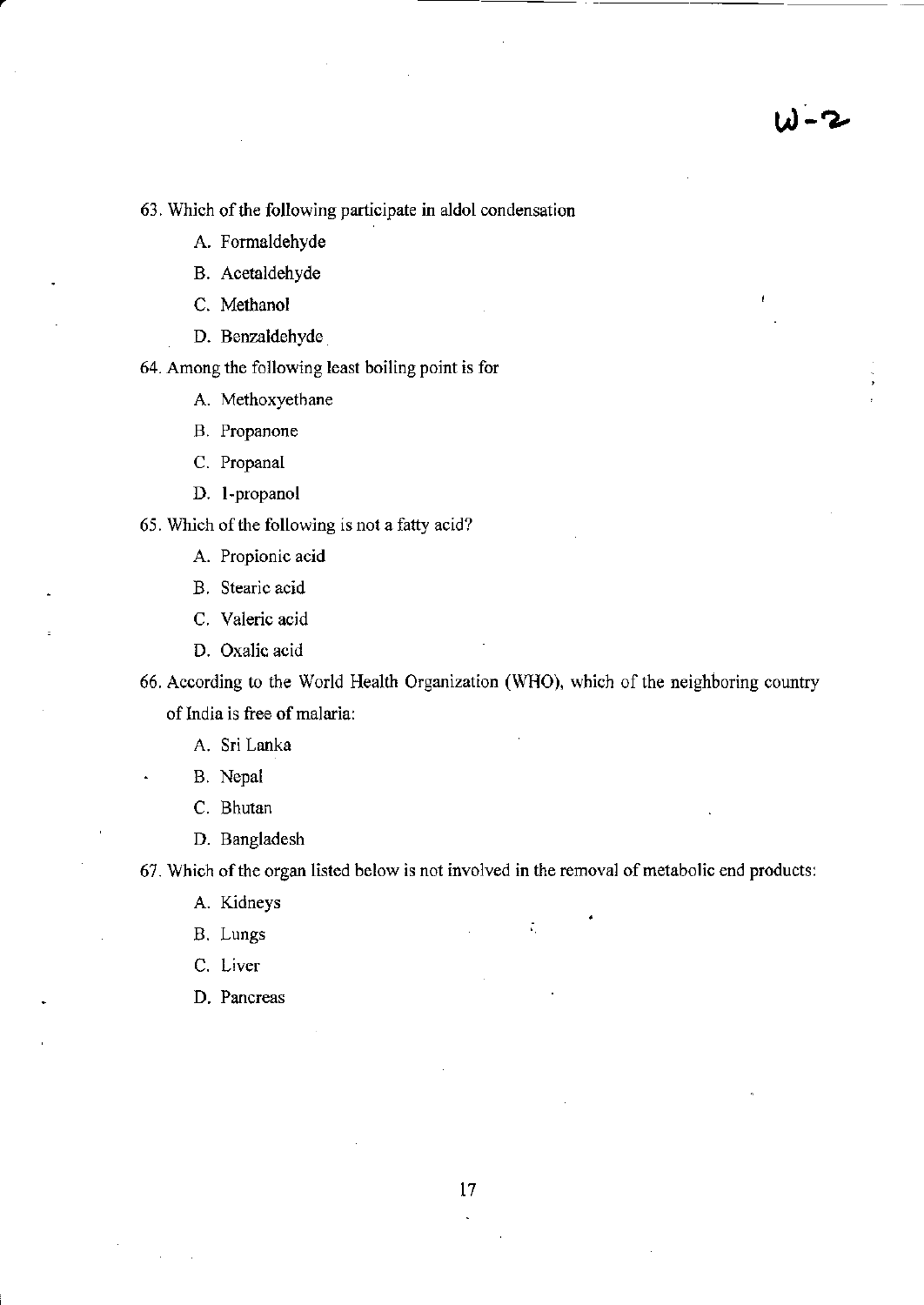$W - 2$ 

68. Insulin is a <u>that is responsible for maintaining</u> the levels of glucose in the body:

- A. Enzyme
- B. Cofactor
- C, Homone
- D. Vitamin

69. Sodium salts of Stearic acids are also known as:

- A. Baking Soda
- B. Soaps
- C. Waxes
- D. Prostaglandin

70. Which structure of the proteins is not affected by the denaturation process?

- A. Primary Structure
- B. Secondary Structwe
- C. Tertiary Structure
- D. Quaternary Structure

71. Which of the following is not a property of Amylase?

- . A. Digesting starohes
- B. Digesting lipids
- C. Performs salivary digestion
- D. Indicates pancreatic disorder
- ?2- Concentration of hormones in our body is regulated by
	- A. Receptor blockers of the hormones
	- B. Nutritional Stimulus to the Glands
	- C. Positive and negative feedback mechanisms
	- D. Indirect growth inducing agents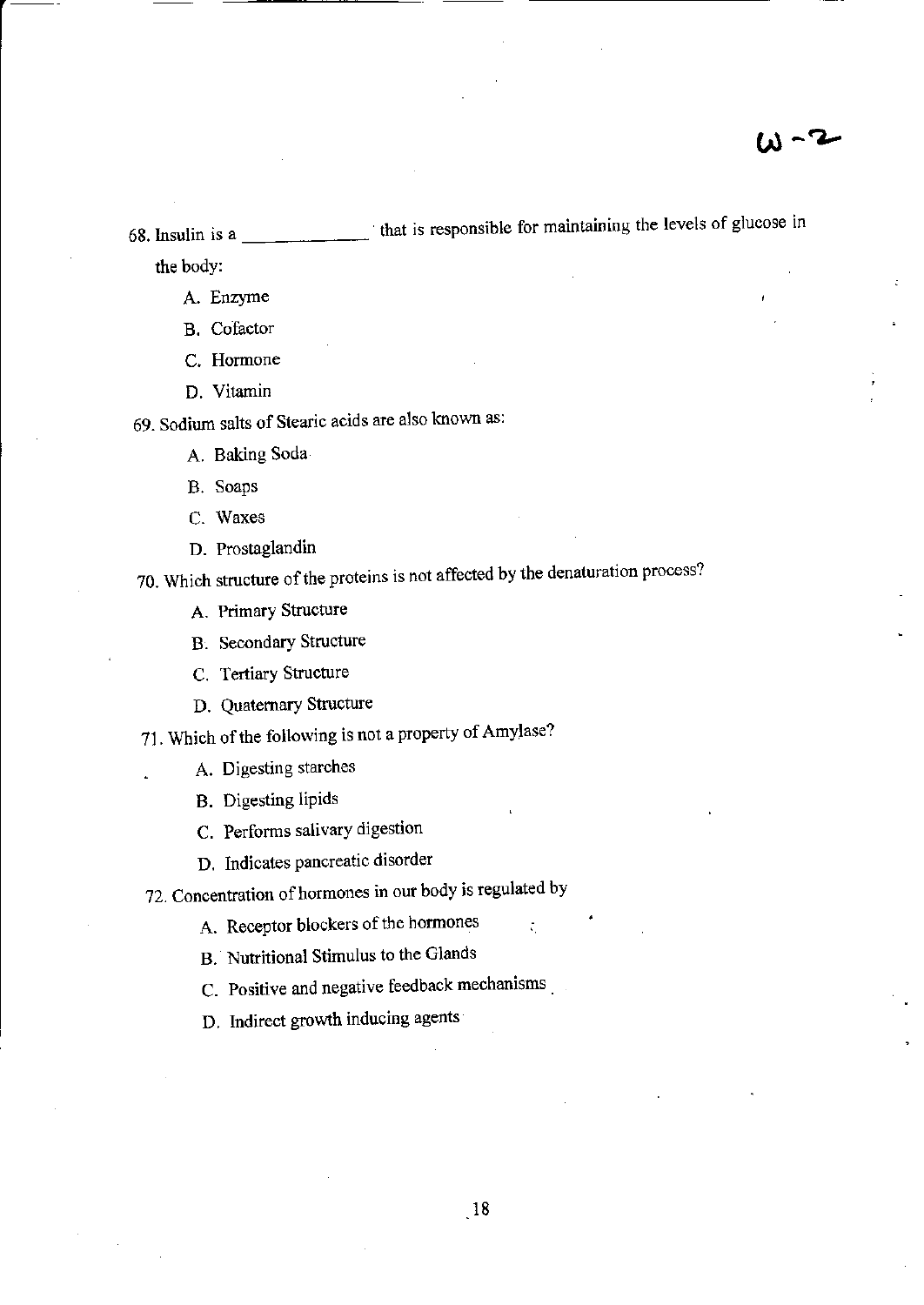- 73. The disorder of which amongst the following organ will affect the production of the Red Blood Cells:
	- A. Heart
	- B. Liver
	- C. KidneY
	- D. Lungs

74. Humoral immunity is a form of adaptive immunity mediated by:

- A. Antibodies
- B. T Cytotoxic cells
- C. Natural Killer cells
- D. Macrophages
- ?5. Pick the odd one out:
	- A. Pneumonia
	- B. AIDS
	- C. Tuberculosis
	- D. Cholera

76. A 2.5M Glucose solution in a volume of 100 ml will contain \_\_\_\_\_\_\_ of glucose:

- A. 4500 milligrams
- B. 450 milligrams
- C. 45 milligrams
- D. 45000 milligrams

77. Which of the following is not true for Saprophytes

- A. They feed on decaying and dead materials
- B. They are a form of parasite
- C. Important agents to maintain ecological balance
- D. Survive bY mutualism
- 78. The order of classification, going upwards from the species is best described in :
	- A. Species, genus, family, class, order, phylum
	- B. Species, genus, family, order, class, phylum
	- C. Species, genus, order, family, class, phylum
	- D, Species, genus, class, family, order, phylum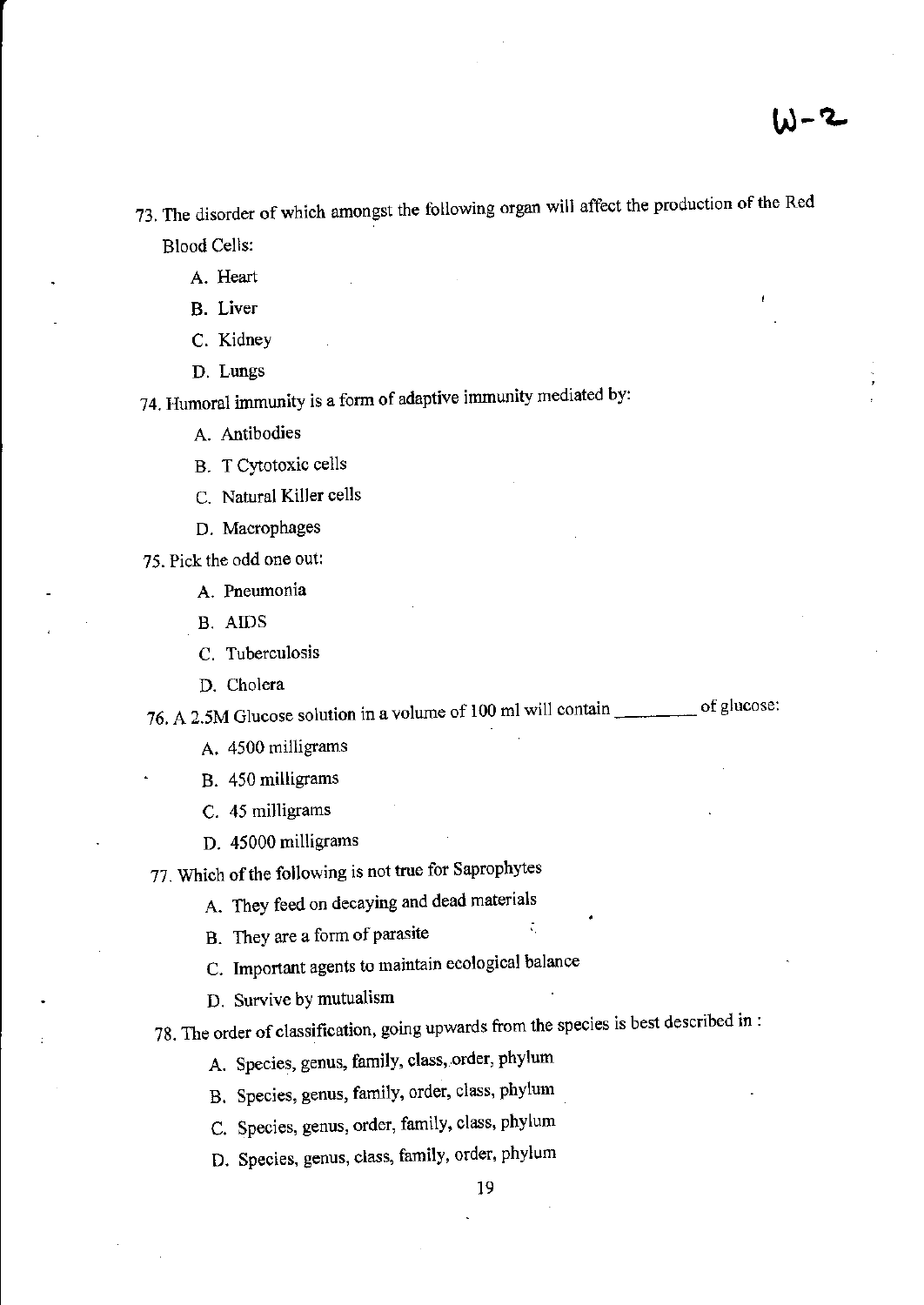79. Which of the following is not true for an enzymatic reaction

A. They catalyse the reaction by lowering the activation energy

- B, They oatalyse the reaction but remain unchanged in the reaction
- C. They are unable to catalyse a reaction after being used up for a reaction
- D. They are highly specific for the substrate they act upon

80. Which type of bonding is found in water

- A. Eleotrostatic
- B. Covalent
- C. Hydrogen
- D. Van der waals

81. Scurvy is caused by the deficiency of

- A. Ascorbic acid
- B. Folic acid
- C. Boric acid
- D. Carbonic acid
- 82. Pick the odd one out
	- A. Down's Syndrome
	- B. Patau's Syndrome
	- C. Fragile X Syndrome
		- D. Edwards syndrome

83. Sound waves needs a medium to travel and are hence called

- A. Electromagnetic wave
- B. Electrical wave
- C. Light wave
- D. Mechanical wave

84, Which among the following is not a vector quantity

- A. Torque
- B. Force
- C. Velocity
- D. Density

 $\zeta_{\rm c}$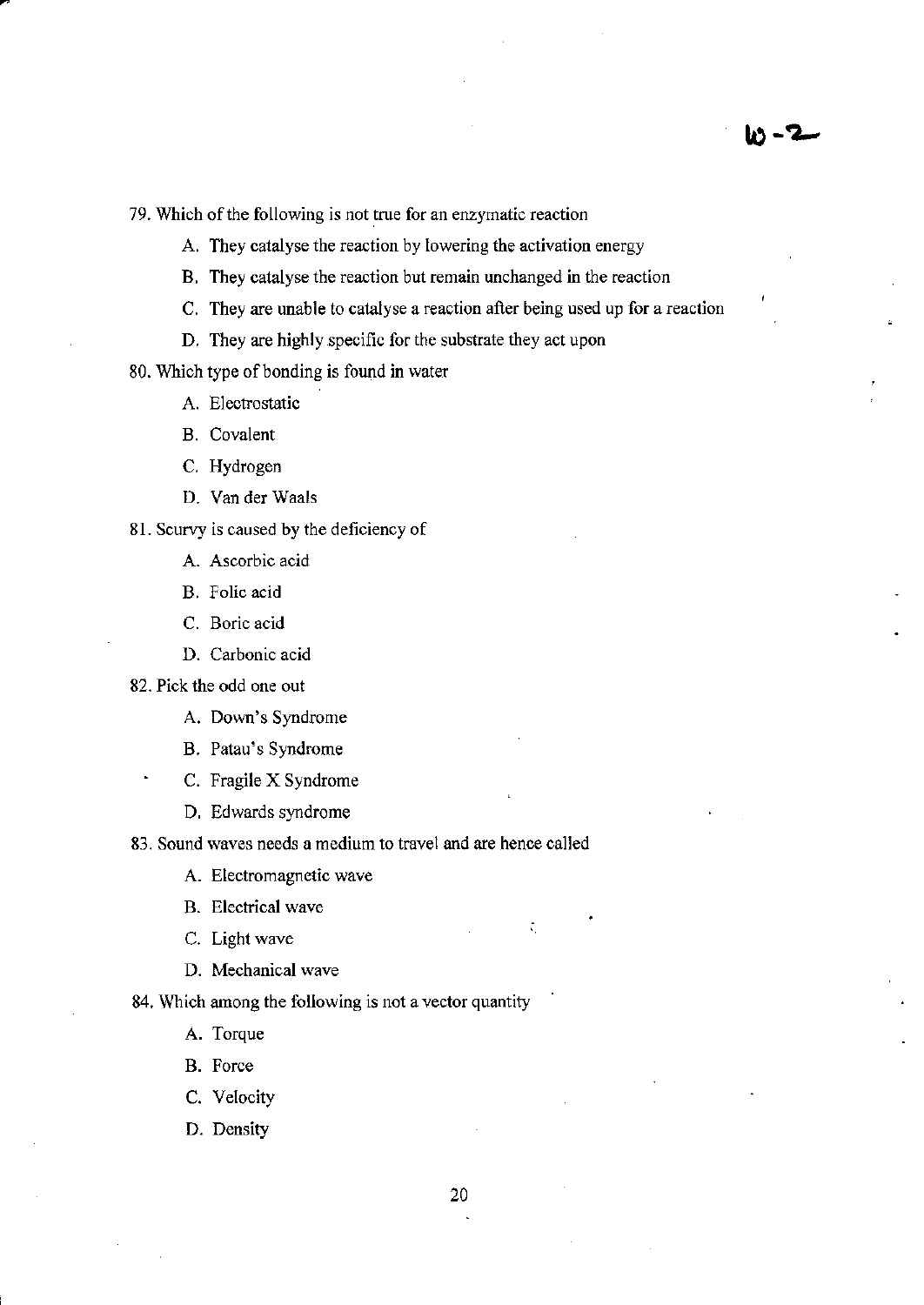85. The pressure of a given mass of a gas filled in a vessel of volume V at constant

temperature is reduced to  $\frac{1}{2}$  of the initial value. The percentage change in its volume ?

A.50

- 8.75
- c. <sup>100</sup>
- D. 125

86. The average kinetic energy of H2 molecule at  $0^{\circ}$ C is ?

A.  $3.76 \times 10^{-21}$ J

- B. 5.65 x10-21J
- C.  $1.88 \times 10^{-21}$ J
- D.  $9.42 \times 10^{-21}$ J

87. The ratio of kinetic energy of molecules of neon and oxygen gas at 50 °C is :

- A, 5/3
- B.3/5
- c. 5/2
- $D. 3/2$

88. The value of the mean free path of molecules of a gas having number density  $2x 10^8$  and the diameter of the molecules is  $10^{-5}$  cm ?

- A.  $11.25 \times 10^{-3}$  cm
- B.  $1.125 \times 10^{-3}$  cm
- C.  $0.1125 \times 10^{-3}$  cm
- D. 0.01125x10<sup>-3</sup> cm

89. Two thin lens of power -5D and 3D are placed in contact coaxially, the focal length of combination is ?

A.50cm

B. -50 cm

- C. 100 cm
- f). -l00cm

90. The ratio of De-broglie's wavelength associated with two electrons accelerated through 25V and <sup>36</sup>V ?

A.5/6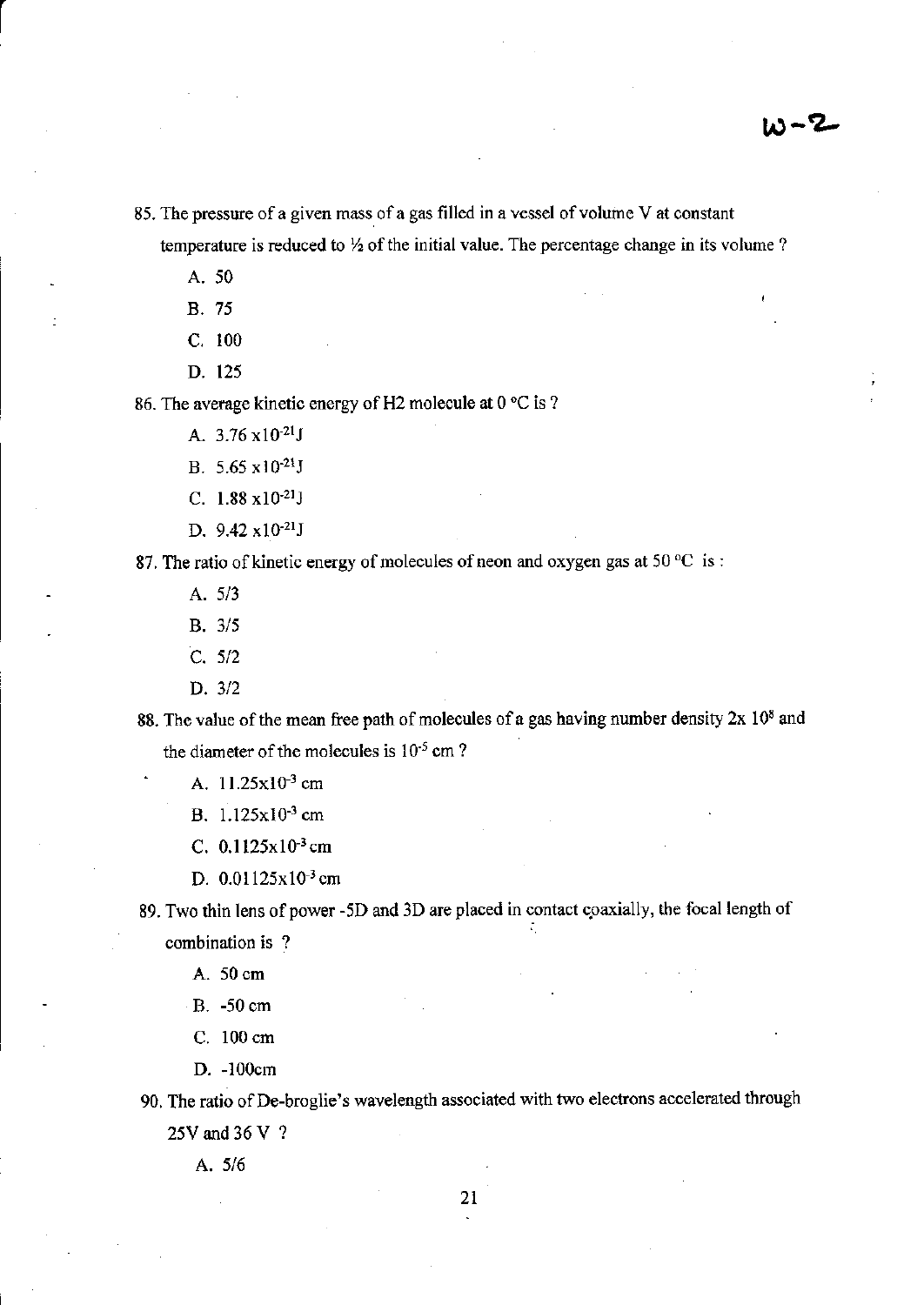8.6/5

c. 25/36

D. 36/25

91. The following truth table represents the :

| A | B | <del>—</del><br>В | $\mathbf B$<br>Ā+ |
|---|---|-------------------|-------------------|
| Ó | Ó |                   |                   |
|   |   |                   |                   |
|   |   |                   |                   |
|   |   |                   |                   |

A. AND

B. NAND

C. OR

D. NOR

92. Monochromatic light of frequency  $6.0x$   $10^{14}$  Hz is produced by a Laser. The power emitted is  $2x10^{-3}$  W (The value of Plank's constant h =6.6x10<sup>-34</sup> J-sec.). Estimated numbers of photons emitted per second is?

A. 1x10<sup>15</sup>

B.2x1015

C.  $3x10^{15}$ 

 $D. 5 \times 10^{15}$ 

93. Two polarizers P1 and P2 are placed with their pass axe perpendicular to each other, unpolarized light of intensity I<sub>0</sub> is incident on P1. A third Polaroid P3 is kept in between P1 and P2 such that its axis makes an angle of  $30^{\circ}$  with that of P1. The intensity of light transmitted through P1 and P3 are ?

A.  $I_0$ ,  $3/2$   $I_0$ 

B.  $1/2I_0$ ,  $3/2I_0$ 

C.  $I_0$ ,  $3/8$   $I_0$ 

D.  $1/2 I_0$ ,  $3/8 I_0$ 

94. A microphone converts the sound signal into electric signal is also known as :

A, Converler

B. AmPlifier

C. Transducer

 $22<sub>1</sub>$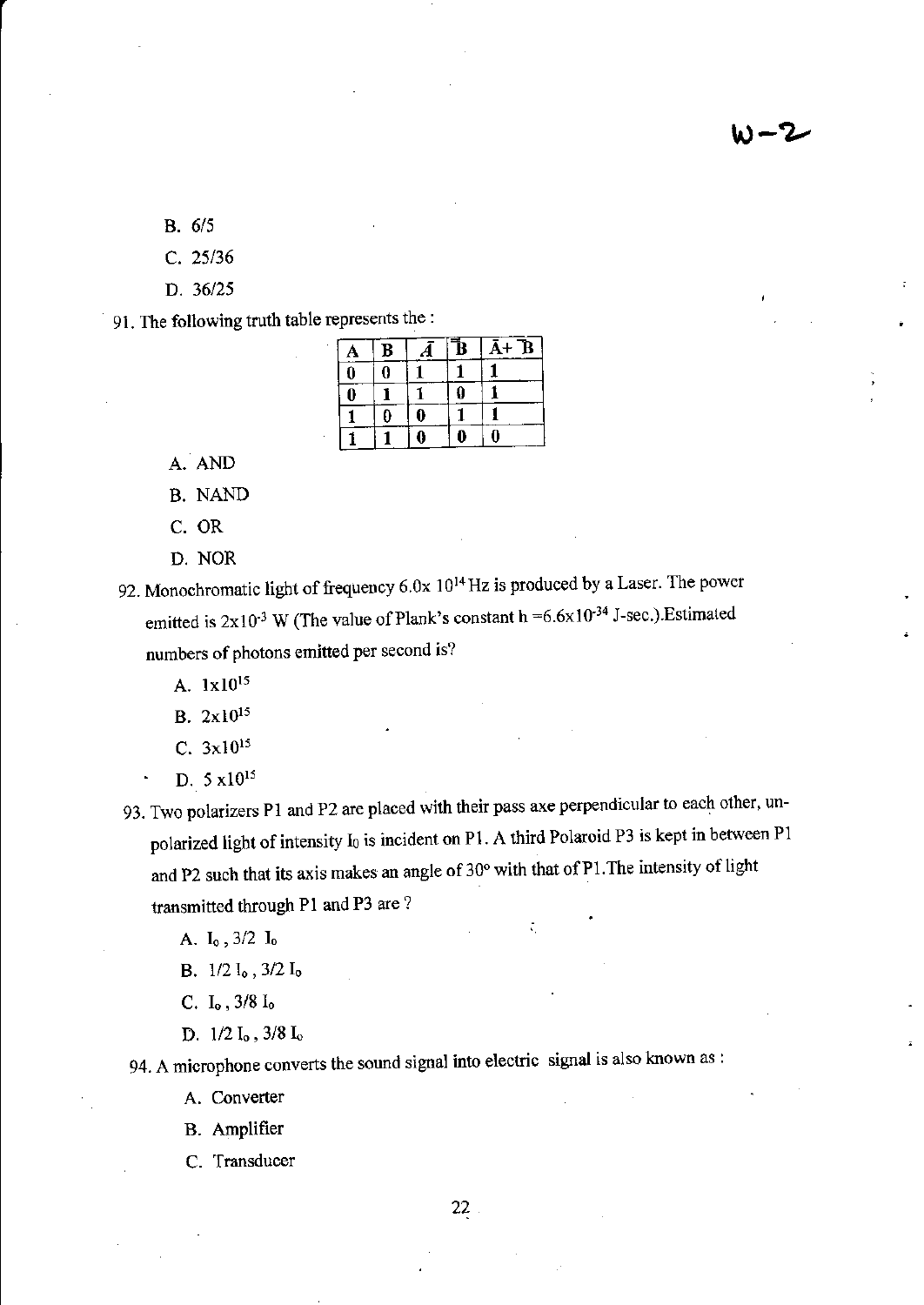D. Repeater

95. A giant refracting telescope has ab objective lens of focal length 15 m. If the eye piece of focal length 1.0 cm is used .The angular magnification of the telescope is :

A. 15m

- B. 150 <sup>m</sup>
- C. 1500m
- D. 1550 m

96. An objective and ocular lens are to be mounted at opposite end of a 110 mm long tube to make a make a 10 magnification power astronomical telescope .The focal length are :

- A. 10, t00
- B. 100, <sup>10</sup>
- c. 110, l0
- D. 10,1l0

For question 97 to 100 please read the paragraph and choose the best snswer to each question. Answer all questions following the paragraph on the basis of what is stated or implied in that passage.

Tsunamis are huge, fast-moving waves that are capable of causing enormous destruction and loss of life if they broach the shoreline on a populated coast. To communities that have been devastated by such an event, the tsunami often seems to come out of nowhere, and survivors are mystified as to why such a huge wave could appear with so little warning. The terrifying suddenness of a tsunami's arrival is a consequence of where and how they are created. When submarine tectonic activity distorts the sea floor, it vertically displaces the overlying sea water. As the displaced water seeks equilibrium under the influence of gravity, waves form, and when the distortion is of sufficient magnitude, a tsunami can result. If the earthquake occurs near the shore, the tsunami may take only minutes to reach a populated coast. Tsunamis attain their enormous heights through a process of decreasing speed and increasing height. The energy flux of a tsunami is constant, which leads to an inversely proportional relationship between the wave's speed and its height. Since speed is directly proportional to water depth, as the wave approaches shallower water, its speed decreases, causing its height to increase to compensate for the loss and thus maintain the wave's energy flux. Through this process, a barely perceptible deep ocean wave formed by an earthquake far from shore can